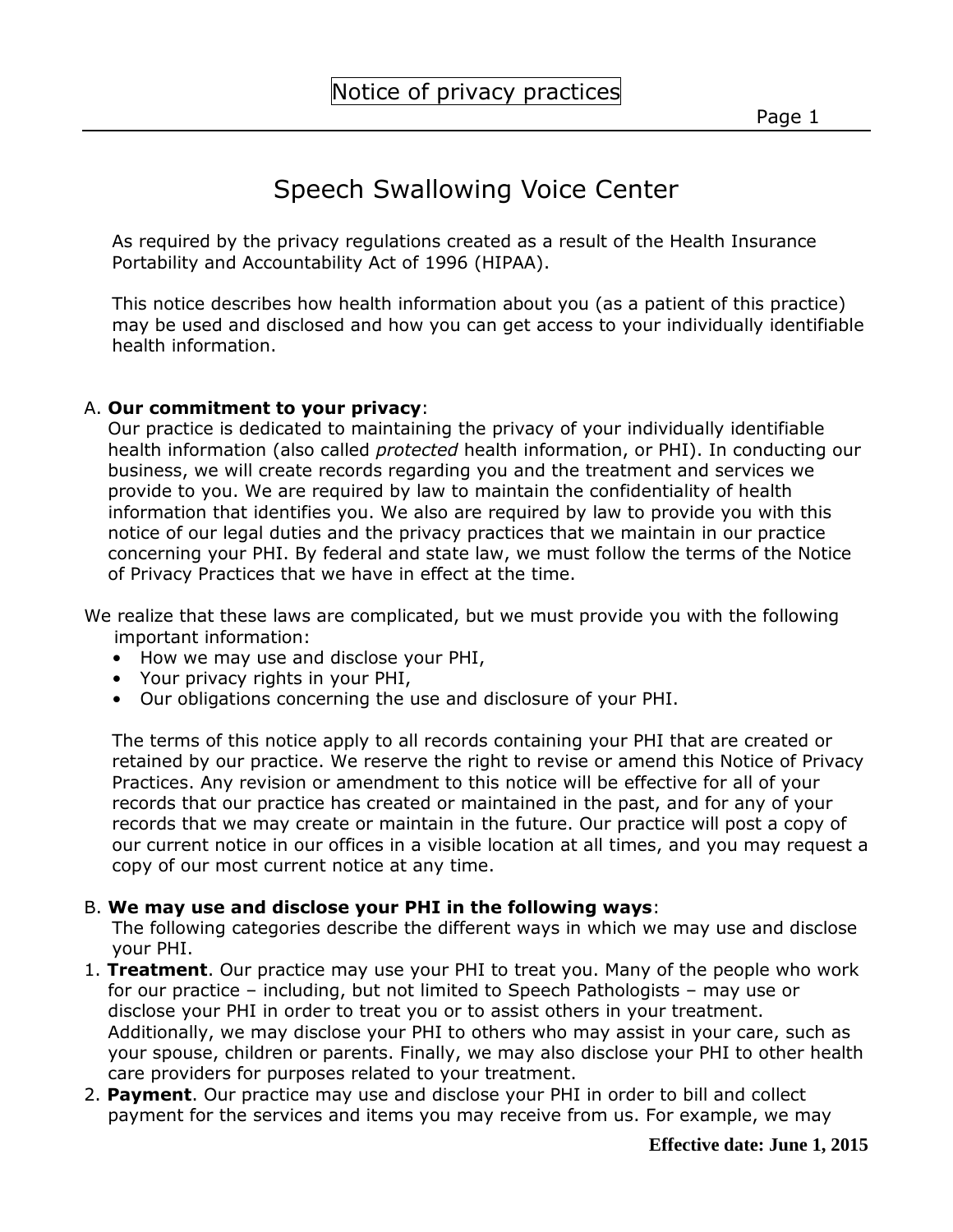contact your health insurer to certify that you are eligible for benefits (and for what range of benefits), and we may provide your insurer with details regarding your treatment to determine if your insurer will cover, or pay for, your treatment. We also may use and disclose your PHI to obtain payment from third parties that may be responsible for such costs, such as family members. Also, we may use your PHI to bill you directly for services and items. We may disclose your PHI to other health care providers and entities to assist in their billing and collection efforts.

- 3. **Health care operations**. Our practice may use and disclose your PHI to operate our business. As examples of the ways in which we may use and disclose your information for our operations, our practice may use your PHI to evaluate the quality of care you received from us, or to conduct cost-management and business planning activities for our practice. We may disclose your PHI to other health care providers and entities to assist in their health care operations.
- 4. **Appointment reminders**. Our practice may use and disclose your PHI to contact you and remind you of an appointment.
- 5. **Treatment options**. Our practice may use and disclose your PHI to inform you of potential treatment options or alternatives.
- 6. **Health-related benefits and services**. Our practice may use and disclose your PHI to inform you of health-related benefits or services that may be of interest to you.
- 7. **Release of information to family/friends**. Our practice may release your PHI to a friend or family member that is involved in your care, or who assists in taking care of you. For example, a parent or guardian may ask that a baby sitter take their child to the pediatrician's office for treatment of a cold. In this example, the baby sitter may have access to this child's medical information.
- 8. **Disclosures required by law**. Our practice will use and disclose your PHI when we are required to do so by federal, state or local law.
- D. **Use and disclosure of your PHI in certain special circumstances**: The following categories describe unique scenarios in which we may use or disclose your identifiable health information:
- 1. **Public health risks**. Our practice may disclose your PHI to public health authorities that are authorized by law to collect information for the purpose of:
	- Maintaining vital records, such as births and deaths,
	- Reporting child abuse or neglect,
	- Preventing or controlling disease, injury or disability,
	- Notifying a person regarding potential exposure to a communicable disease,
	- Notifying a person regarding a potential risk for spreading or contracting a disease or condition,
	- Reporting reactions to drugs or problems with products or devices,
	- Notifying individuals if a product or device they may be using has been recalled,
	- Notifying appropriate government agency(ies) and authority(ies) regarding the potential abuse or neglect of an adult patient (including domestic violence); however, we will only disclose this information if the patient agrees or we are required or authorized by law to disclose this information,
	- Notifying your employer under limited circumstances related primarily to workplace injury or illness or medical surveillance.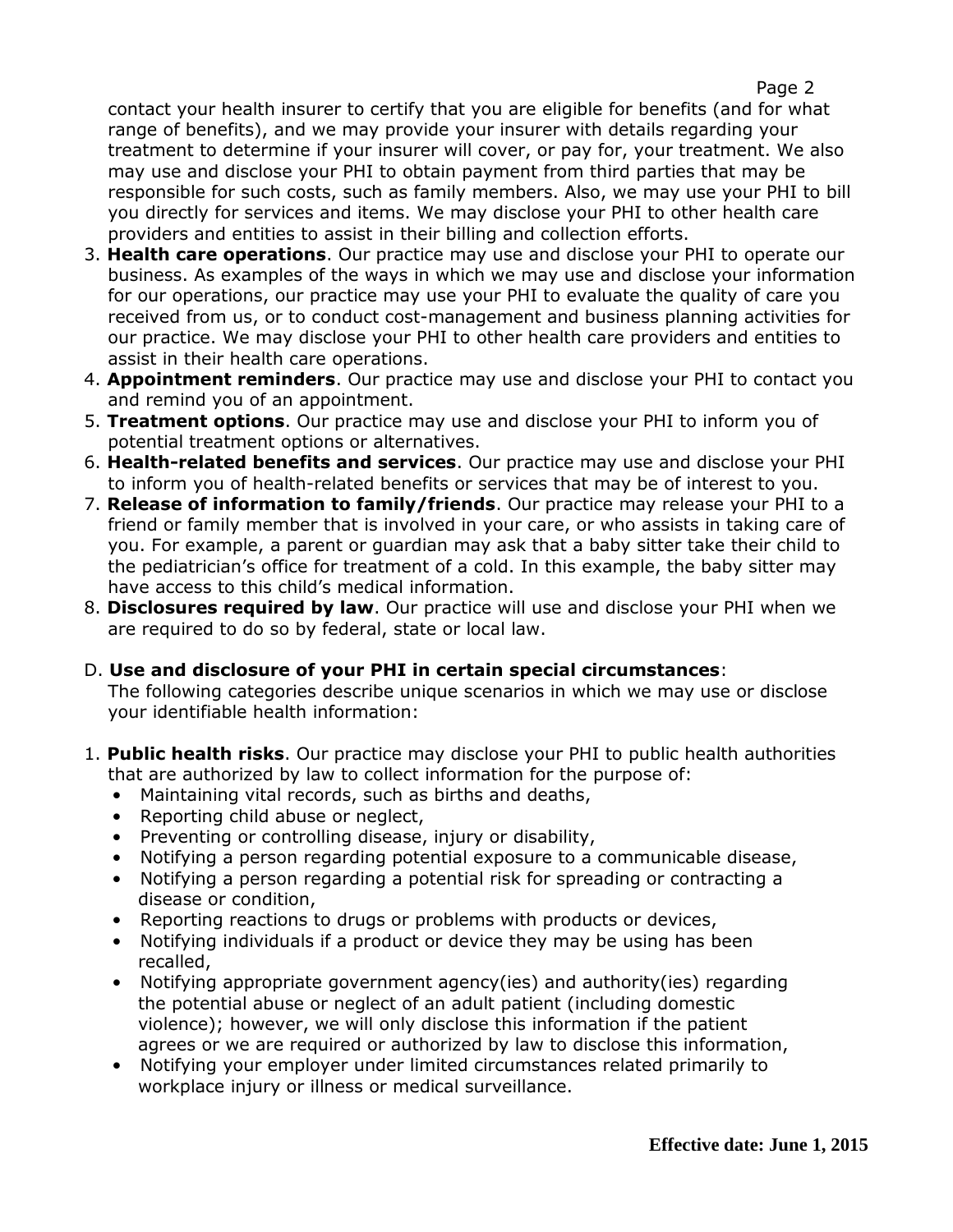- 2. **Health oversight activities**. Our practice may disclose your PHI to a health oversight agency for activities authorized by law. Oversight activities can include, for example, investigations, inspections, audits, surveys, licensure and disciplinary actions; civil, administrative and criminal procedures or actions; or other activities necessary for the government to monitor government programs, compliance with civil rights laws and the health care system in general.
- 3. **Lawsuits and similar proceedings**. Our practice may use and disclose your PHI in response to a court or administrative order, if you are involved in a lawsuit or similar proceeding. We also may disclose your PHI in response to a discovery request, subpoena or other lawful process by another party involved in the dispute, but only if we have made an effort to inform you of the request or to obtain an order protecting the information the party has requested.
- 4. **Law enforcement**. We may release PHI if asked to do so by a law enforcement official:
	- Regarding a crime victim in certain situations, if we are unable to obtain the person's agreement,
	- Concerning a death we believe has resulted from criminal conduct,
	- Regarding criminal conduct at our offices,
	- In response to a warrant, summons, court order, subpoena or similar legal process,
	- To identify/locate a suspect, material witness, fugitive or missing person,
	- In an emergency, to report a crime (including the location or victim(s) of the crime, or the description, identity or location of the perpetrator).
- 5. **Serious threats to health or safety**. Our practice may use and disclose your PHI when necessary to reduce or prevent a serious threat to your health and safety or the health and safety of another individual or the public. Under these circumstances, we will only make disclosures to a person or organization able to help prevent the threat.
- 6. **Military**. Our practice may disclose your PHI if you are a member of U.S. or foreign military forces (including veterans) and if required by the appropriate authorities.
- 7. **National security**. Our practice may disclose your PHI to federal officials for intelligence and national security activities authorized by law. We also may disclose your PHI to federal and national security activities authorized by law. We also may disclose your PHI to federal officials in order to protect the president, other officials or foreign heads of state, or to conduct investigations.
- 8. **Inmates**. Our practice may disclose your PHI to correctional institutions or law enforcement officials if you are an inmate or under the custody of a law enforcement official. Disclosure for these purposes would be necessary: (a) for the institution to provide health care services to you, (b) for the safety and security of the institution, and/or (c) to protect your health and safety or the health and safety of other individuals.
- 9. **Workers' compensation**. Our practice may release your PHI for workers' compensation and similar programs.

## **E. Your rights regarding your PHI:**

You have the following rights regarding the PHI that we maintain about you:

1. **Confidential communications**. You have the right to request that our practice communicate with you about your health and related issues in a particular manner or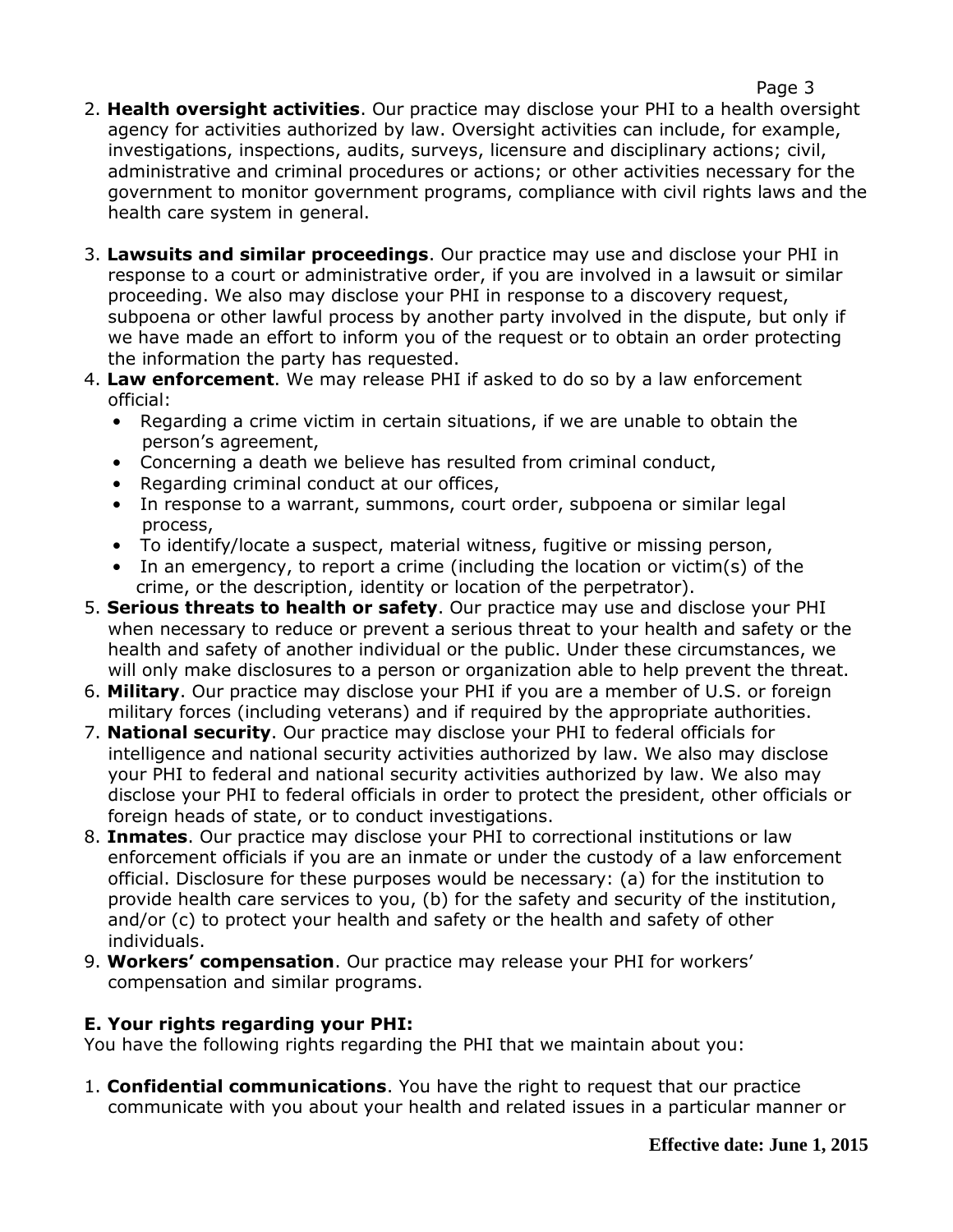at a certain location. For instance, you may ask that we contact you at home, rather than work. In order to request a type of confidential communication, you must make a written request to owners listed below specifying the requested method of contact, or the location where you wish to be contacted. Our practice will accommodate reasonable requests. You do not need to give a reason for your request.

2. **Requesting restrictions**. You have the right to request a restriction in our use or disclosure of your PHI for treatment, payment or health care operations. Additionally, you have the right to request that we restrict our disclosure of your PHI to only certain individuals involved in your care or the payment for your care, such as family members and friends. We are not required to agree to your request; however, if we do agree, we are bound by our agreement except when otherwise required by law, in emergencies or when the information is necessary to treat you. In order to request a restriction in our use or disclosure of your PHI, you must make your request in writing to the owners listed below.

Your request must describe in a clear and concise fashion:

- The information you wish restricted,
- Whether you are requesting to limit our practice's use, disclosure or both,
- To whom you want the limits to apply.
- 3. **Inspection and copies**. You have the right to inspect and obtain a copy of the PHI that may be used to make decisions about you, including patient medical records and billing records, but not including psychotherapy notes. You must submit your request in writing the owners listed below in order to inspect and/or obtain a copy of your PHI. Our practice may charge a fee for the costs of copying, mailing, labor and supplies associated with your request. Our practice may deny your request to inspect and/or copy in certain limited circumstances; however, you may request a review of our denial. Another licensed health care professional chosen by us will conduct reviews.
- 4. **Amendment**. You may ask us to amend your health information if you believe it is incorrect or incomplete, and you may request an amendment for as long as the information is kept by or for our practice. To request an amendment, your request must be made in writing and submitted to owners listed below. You must provide us with a reason that supports your request for amendment. Our practice will deny your request if you fail to submit your request (and the reason supporting your request) in writing. Also, we may deny your request if you ask us to amend information that is in our opinion: (a) accurate and complete; (b) not part of the PHI kept by or for the practice; (c) not part of the PHI which you would be permitted to inspect and copy; or (d) not created by our practice, unless the individual or entity that created the information is not available to amend the information.
- 5. **Accounting of disclosures**. All of our patients have the right to request an "accounting of disclosures." An "accounting of disclosures" is a list of certain non routine disclosures our practice has made of your PHI for purposes not related to treatment, payment or operations. Use of your PHI as part of the routine patient care in our practice is not required to be documented – for example, the billing department using your information to file your insurance claim. In order to obtain an accounting of disclosures, you must submit your request in writing to the owners listed below. All requests for an "accounting of disclosures" must state a time period, which may not be longer than six (6) years from the date of disclosure and may not include dates before April 14, 2003. The first list you request within a 12-month period is free of charge, but our practice may charge you for additional lists within the same 12-month period. Our practice will notify you of the costs involved with additional requests, and you may